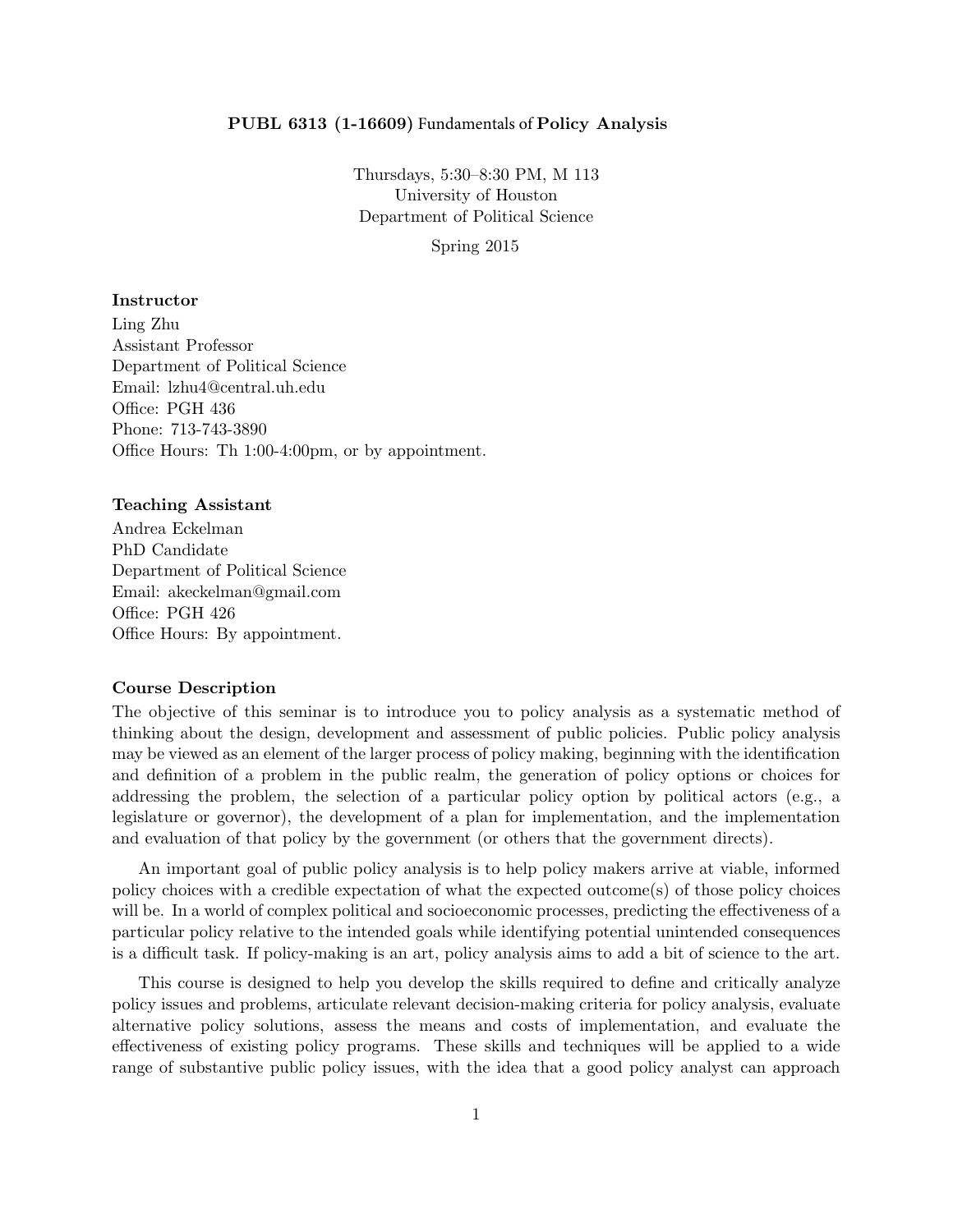problems as a generalist and bring more specific information from a given policy area to bear in the analysis.

#### **Prerequisites**

There are no prerequisites. We will use R for problem sets and data analysis examples. Replication code, datasets, and detailed lab instructions will be distributed on Blackboard Learn each week before seminar session.

#### Learning Objectives

- 1. To become familiar with the core concepts related to the policymaking process.
- 2. To become familiar with the tools that scholars use to analyze public policy.
- 3. To learn the statistical skills of policy analysis, including descriptive analysis, cost-benefit analysis, impact analysis, and data visualization.

#### Required Books and Additional Readings

- 1. Weimer, David L. and Aidan R. Vining. 2011. Policy Analysis, 5th edition. Longman.
- 2. Gupta, Dipak K. 2012. Analyzing Public Policy: Concepts, Tools, and Techniques, 2nd edition. CQ Press.
- 3. There are additional weekly readings and methodology handouts to be distributed on Blackboard Learn.
- 4. Recommended Books for R:
	- Fox, John and Sanford Weisberg. 2011.An R Companion to Applied Regression, 2nd edition.Sage Publication.
	- Teetor, Paul. 2011. R Cookbook. O'Reilly.

#### Course Requirements

- 1. Class attendance and participation in class discussion.
- 2. Read the assigned readings prior to each class meeting.
- 3. Problem Sets. Through the semester, you will be given 5 open-book problem sets in total (starting from Week 4). Each problem set contains 2-3 policy analysis questions, which are designed to help you learn and practice a specific policy analysis skill. The problem sets are also designed to prepare students for comprehensive exam questions pertaining to policy analysis. Each problem set will be distributed on Thursday in class and due on Wednesday noon the following week, on Blackboard. We will use a subsequent class to discuss each problem set.
- 4. A term paper. You are required to write a term paper through the semester. There are two options for writing the term paper.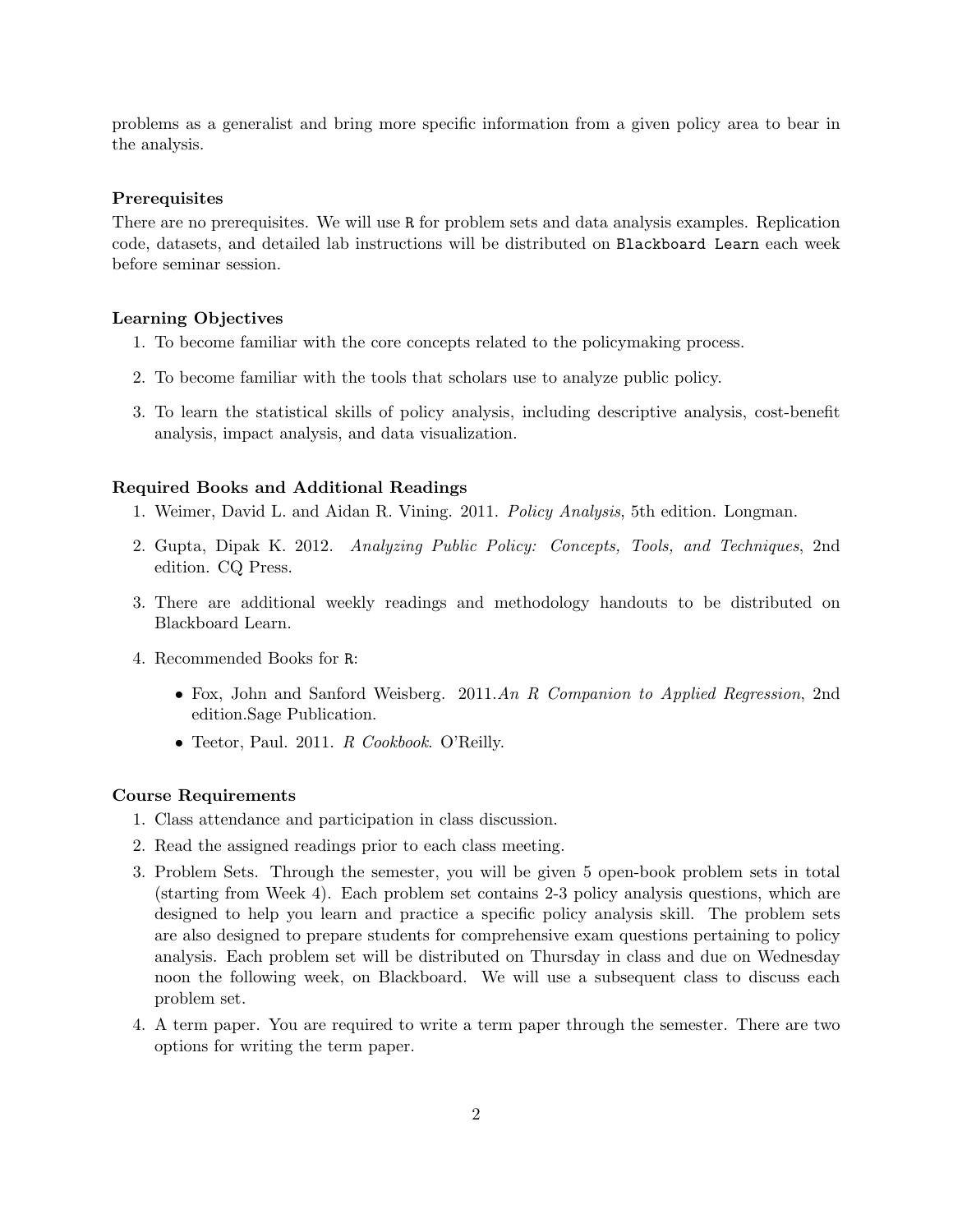- Option 1: A policy analysis report. The policy analysis report should explicitly address one policy problem, describe that problem with empirical data, and contain an analytical component comparing policy alternatives used to address the policy problem (see Gupta Appendix A and B as examples).
- Option 2: A research paper. You can also choose to write a research paper that is related to a public policy topic of interest. The research paper should explicitly address one research question, review the recent and most relevant literature, and contain an analytical component using empirical data to address the research question. The research paper should follow the APSA style.

The term paper should not be shorter than 4,000 words (including references, figures and statistical tables). You CANNOT use any of your term papers from other seminars for this class. A duplicate submission will be deemed as self-plagiarism, and will automatically receive a grade of F. The term paper assignment is divided into several segments to allow students develop their papers step by step through the semester, and to obtain feedback on each section.

- February 5 (optional), noon: Part 1 (2-page introduction) due by email.
- March 5 (optional), noon: Part 2 (5-page literature review and/or research design) due by email.
- April 2 (optional), noon: Part 3 (6-page data analysis research design and data analysis) due by email.
- April 30 (required), noon: first paper draft due on Blackboard learn.
- May 10 (required), noon: final paper due on Blackboard Learn.
- 5. Mini-Conference. We will hold two mini-conference sessions on April 30 and May 7, respectively. Each student will have 10 minutes to present his/her term paper to the class and to draw feedback from the audience.

## Attendance and Late Policy

- 1. Attendance. Absence from the class will only be accepted in extenuating circumstances with a university-accepted excuse. If you know in prior that you cannot attend the class, please inform me before the scheduled class-meeting.
- 2. Late Policy. Late work will be penalized by one letter grade. E.g. an A-paper turned in one day late will become a B-paper. Late work would only be accepted without grade-penalty if you have university-accepted excuses.

### Grading

- 1. Participation, 10%
- 2. Problem sets, 40%.
- 3. Term paper, 40%
- 4. Mini-Conference Presentation, 10%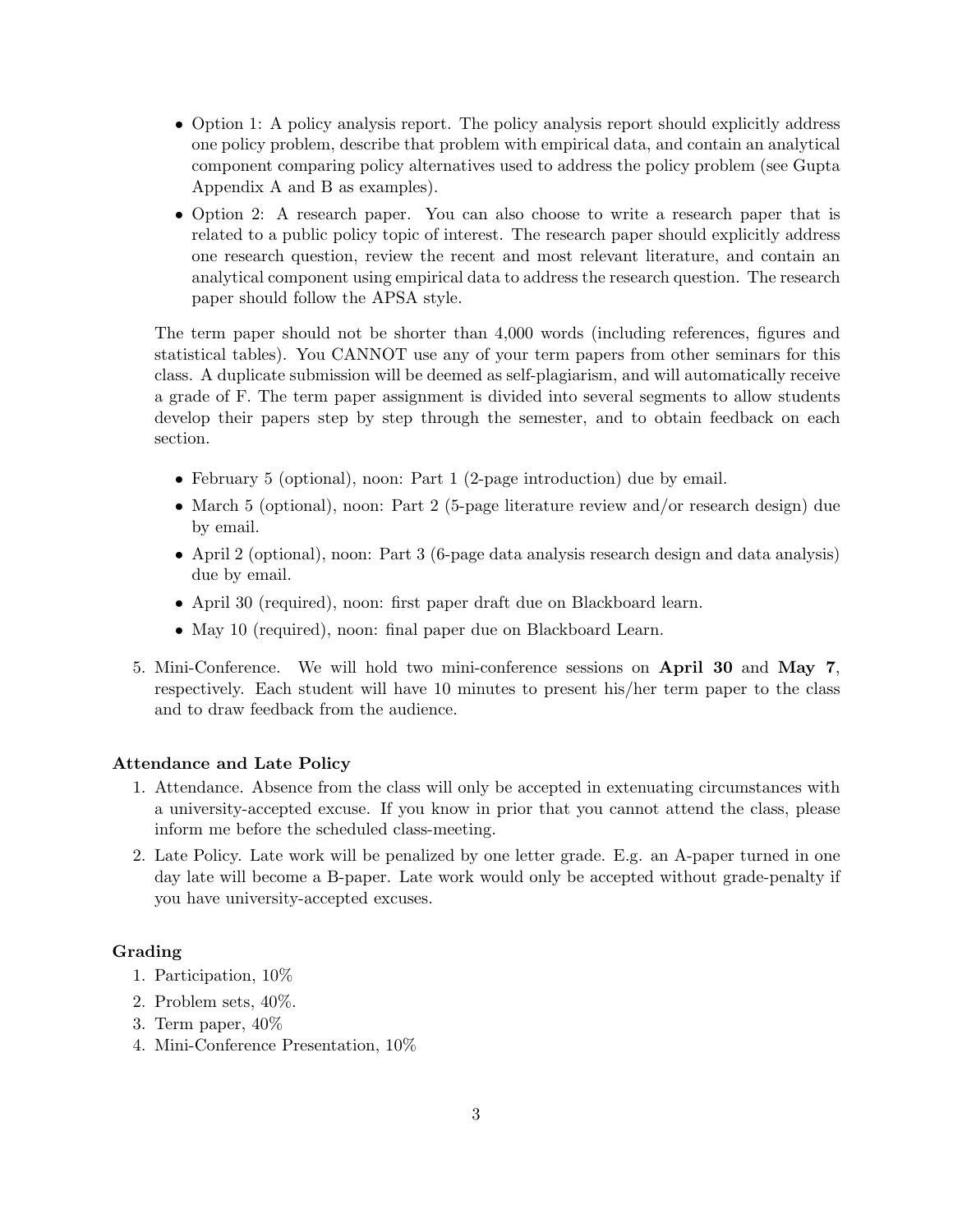# 5. Final Grades

| A              |     | $100-95$ (Excellent) |
|----------------|-----|----------------------|
| $A -$          | $=$ | 94-90                |
| $B+$           | $=$ | 89-87 (Good)         |
| B              | —   | 86-84                |
| $B -$          | $=$ | 83-80 (Poor)         |
| $C+$           | $=$ | 79-77                |
| $\overline{C}$ | $=$ | 76-74                |
| $C-$           | $=$ | 73-70                |
| $D+$           | $=$ | 69-67                |
| D              | $=$ | 66-64                |
| $\Gamma$       | -   | 63-60                |
| F              |     | $59-0$ (Failing)     |

# Academic Integrity

As commonly defined, presenting the words or works of others' as your own is plagiarism. Plagiarism is one of the worst academic sins, for the plagiarist destroys the trust among colleagues, without which research cannot be safely communicated. Plagiarism is also a violation of the UH Academic Honesty Policy. If you are uncertain of what constitute academic dishonesty, you should contact me prior to submitting the assignment and/or check the UH Academic Honesty Policy from the university website: www.uh.edu/provost/policies/uhhonestypolicy.html. Students are expected to adhere to the UH Academic Honesty Policy. Cheating or plagiarism in course assignments, exams, and the final paper will lead to a grade of F.

## Americans with Disability Act (ADA)

The Americans with Disabilities Act (ADA) is a federal anti-discrimination statute that provides comprehensive civil rights protection for persons with disabilities. Among other things, this legislation requires that all students with disabilities be guaranteed a learning environment that provides for reasonable accommodation of their disabilities. If you believe you need special accommodations and assistance due to a disability, please contact the Center for Students with DisABILITIES (CSD Building 568, Room 110) and the Learning Support Services (LSS, 321 Social Work Building), or call 713-743-5411 to make appropriate arrangements.

## Course Calendar

PART I. Understanding the Basics of Policy Analysis

Week 1 (January 22): Course Overview

Week 2 (January 29): Introduction to Public Policy Analysis

- Weimer & Vining, Chapter 1-2.
- Gupta, Chapter 1-2.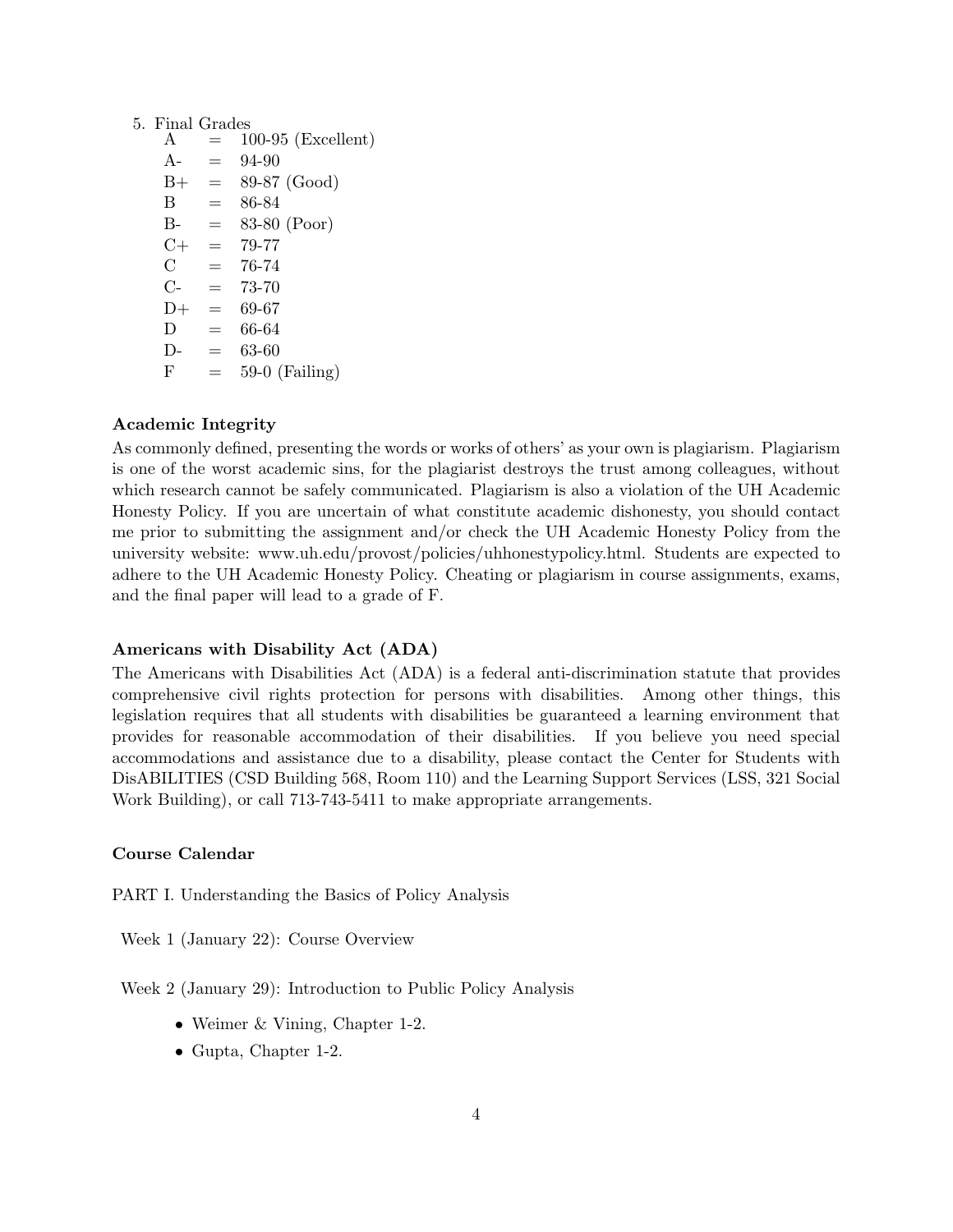- Lasswell, Harold D. 1970. "The Emerging Conception of Policy Sciences." Policy Sciences  $1(1): 3-30.$
- Wildavsky, Aaron. 1973. "If Planning is Everything, Maybe Its Nothing." *Policy Sciences* 4(2): 127-153.
- Adams, William C., Donna Lind Infeld, Laura F. Minnichelli, and Michael W. Ruddell. 2014. "Policy Journal Trends and Tensions: JPAM and PSJ." Policy Studies Journal  $42(s1):$  s118-s137.
- Lab 1: Getting Start on R
	- Installing R and RStudio
	- Data manipulation in R

Week 3 (February 5): The Policy Analysts: Their Roles and Their Tools

- Weimer and Vining, Chapter 3
- Gupta, Chapter 2, 4-5
- Waldo, Dwight. 1952. "Development of Theory of Democratic Administration." American Political Science Review 46(1): 81-103.
- Simon, Herbert, Peter F. Drucker, and Dwight Waldo. 1952."'Development of Theory of Democratic Administration: Replies and Comments". American Political Science Review 46(2): 494-503.
- Jenkins-Smith,Hank. 1982. "Professional Roles for Policy Analysts: A Critical Assessment." Journal of Policy Analysis & Management  $2(1)$ : 88-100.
- Harmon, Michael M. 1989. "The Simon/Waldo Debate: A Review and Update." Public Administration Quarterly 12(4): 437-451.
- Barke, Richard, Hank Jenkins-Smit, and Paul Slovic. 1997. "Risk Perceptions of Men and Women Scientists." Social Science Quarterly 78(1): 167-176.
- Lab 2: Graphical Tools in R
	- Package lattice and ggplot2

PART II. Conceptual Foundations for Problem Analysis

Week 4 (February 12): Market Failure and Inefficiency

- Weimer and Vining, Chapter 4-5
- Gupta, Chapter 3 (pp.49-61)
- Akerlof, Geroge A. 1970."The Market for 'Lemons': Quality Uncertainty and the Market Mechanism." The Quarterly Journal of Economics 84(3): 488-500.
- Blomquist, William and Elinor Ostrom. 1985."Institutional Capacity and the Resolution of a Common Dilemma." Policy Studies Review 5(2): 283-293.
- Vining, Aidan R. and David L. Weimer. 1988. "Information Asymmetry Favoring Sellers: A Policy Framework." *Policy Sciences* 21(4): 281-303.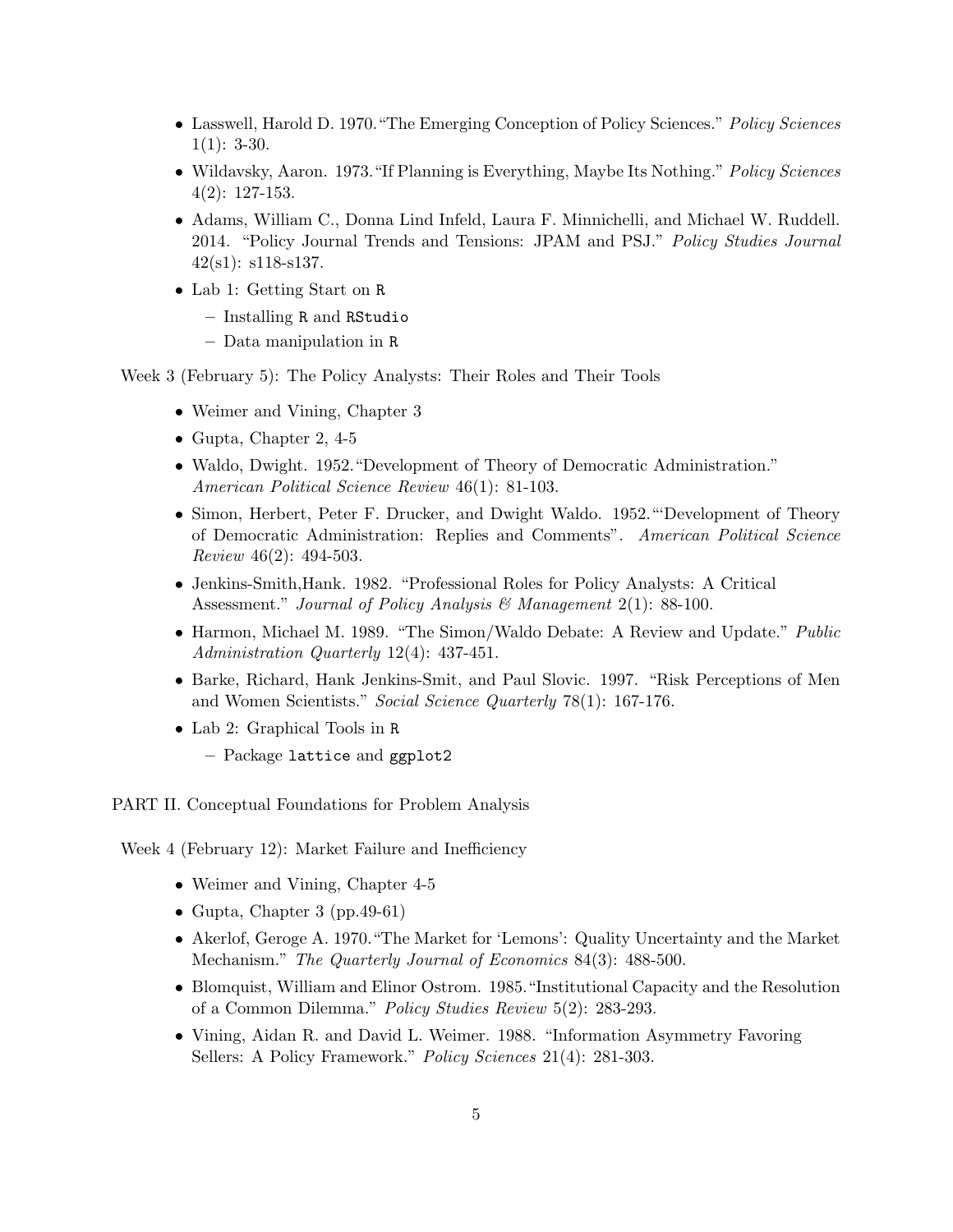- Sandler, Todd and Daniel G. Arce. 2002. "A Conceptual Framework for Understanding Global and Transnational Public Goods for Health." Fiscal Studies 23(2): 195-222.
- Gupta, Chapter 6
- Lab 3: Descriptive Analysis (1)
	- Sampling from a population
	- Analyzing central tendency
	- Analyzing dispersion
	- Describing the distribution
	- Distribute Problem Set 1

Week 5 (February 19): Other Limitations of the Competitive Framework

- Discuss Problem Set 1
- Weimer and Vining, Chapter 6
- Gupta, Chapter 3
- Meier, Kenneth J. 1999. "Drugs, Sex, Rock and Roll: A Theory of Morality Politics." Policy Studies Journal 27(4): 681-695.
- Whitford, Andrew B. 2007."Designing Markets: Why Competitive Bidding and Auctions in Government Often Fail To Deliver." Policy Studies Journal 35(1): 61-85.
- Weimer, David, Aidan R. Vinin and Randall K. Thomas. 2009. "Cost-Benefit Analysis Involving Addictive Goods: Contingent Valuation to Estimate the Willingness-to-Pay for Smoking Cessation."Health Economics 18(2):181-202.
- Zhu, Ling, 2015. "Measurement Approaches in Public Administration Surveys." In Encyclopedia of Public Administration and Public Policy, 3rd edition, forthcoming.
- Gupta, Chapter 9
- Lab 4: Descriptive Analysis (2): Measurement
	- Measuring social inequality
	- Standardization
	- Ranking
	- Indexing: factor analytical models
	- Item-response theory (IRT) models
	- Distribute Problem Set 2

Week 6 (February 26): Government Interventions and Unintended Consequences

- Weimer and Vining, Chapter 7-8
- Guest Speaker: Francisco Pedraza (Texas A&M University)

Week 7 (March 5): Limits to Government Interventions: Government Failures

• Stigler, George. 1971. "The Theory of Economic Regulation." The Bell Journal of Economics and Management Science 2(1): 3-21.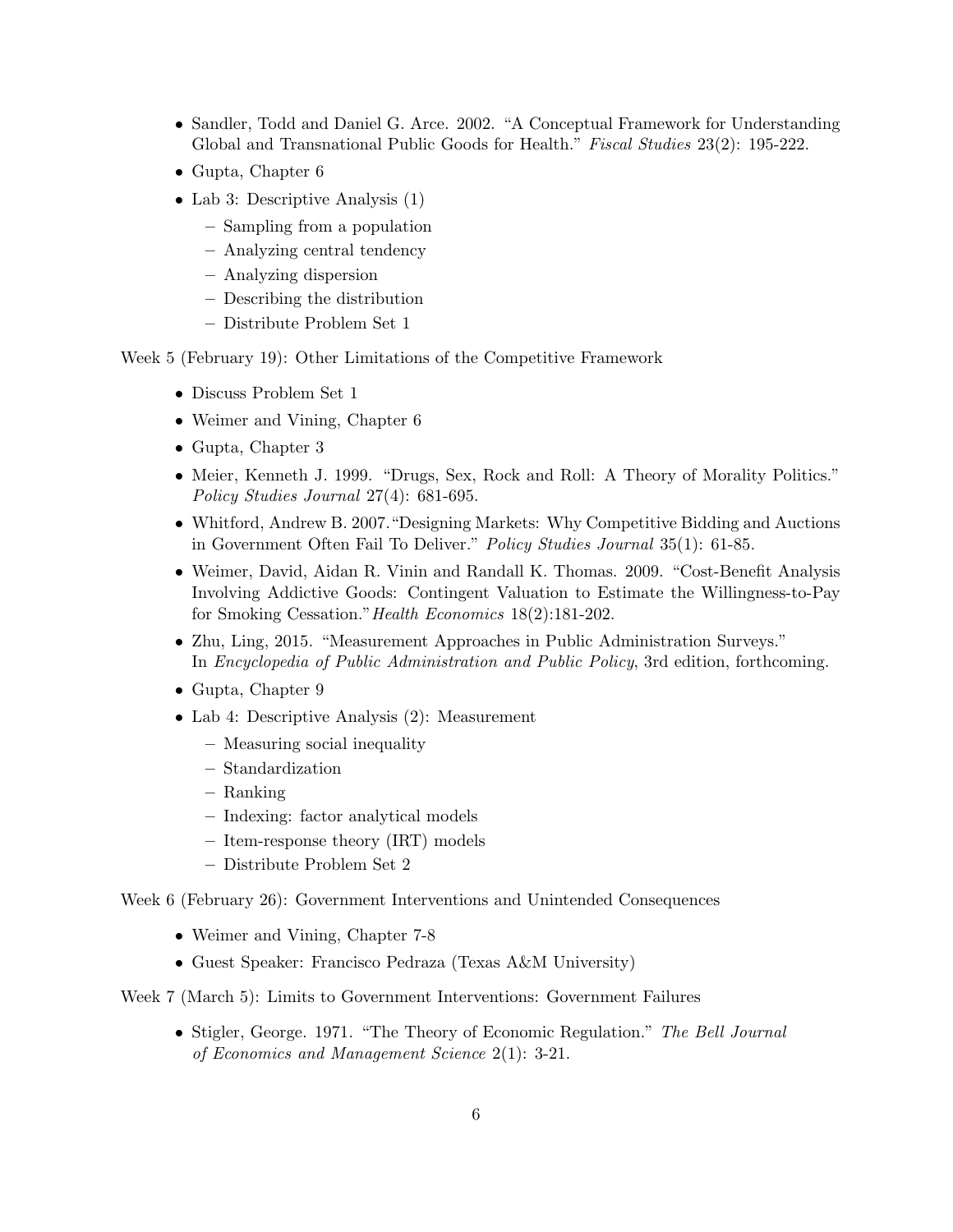- Weimer, David L. 1980. "Federal Intervention in the Process of Innovation in Local Public Agencies: A Focus on Organizational Incentives." Public Policy 28(1): 83-116.
- Bohte, John and Kenneth J. Meier. 2000. "Goal Displacement: Assessing the Motivation for Organizational Cheating." Public Administration Review 60(2): 183-182.
- Carpenter, Daniel P. 2004. "Protection without Capture: Product Approval by Politically Responsive, Learning Regulator." American Political Science Review 98(4): 613-634.
- Erler, H. Abbie. 2007. "Legislative Term Limits and State Spending." Public Choice 133: 479-494.
- Miller, Susan M., Jill Nicholeson-Crotty and Sean Nicholeson-Crotty. 2011. "Reexaming the Institutional Effects of Term Limits in U.S. State Legislatures." Legislative Studies Quarterly 36(1): 71-97.
- Discuss Problem Set 1-2.

PART III. Analyzing Policy Solutions

Week 8 (March 12): Correcting Market and Government Failure

- Weimer and Vining: Chapter 10
- MacCoun, Robert J., Peter Reuter, and Thomas Schelling. 1996. "Assessing Alternative Drug Control Regimes." Journal of Policy Analysis and Management 15(3): 330-352.
- Kiser, Edger and Kathryn Baker. 2005. "Could Privatization Increase the Efficiency of Tax Administration in Less Developed Countries?" Policy Studies Journal 22(3): 489-500.
- Fleming, David. 2014. "Learning from Schools: School Choice, Political Learning, and Policy Feedback." Policy Studies Journal 42(1):55-78.
- Lab 5: Probability and Measures of Uncertainty
	- Probability distribution
	- Correlations
	- Hypothesis testing
	- Distribute Problem Set 3

Week 9 (March 19): Spring Break.

Week 10 (March 26): Policy Adoption and Implementation

- Weimer and Vining, Chapter 11-12
- Gupta, Chapter 10-11
- O'Toole, Laurence J. Jr. 1986. "Policy Recommendations for Multi-Actor Implementation: An Assessment of the Field." Journal of Public Policy 6(2): 181-210.
- Meyers, Marcia K., Bonnie Glaser, and Karin McDonald. 1998. "On the Front Lines of Welfare Delivery: Are Workers Implementing Policy Reforms?" Journal of Policy Analysis and Management 17(1): 1-22.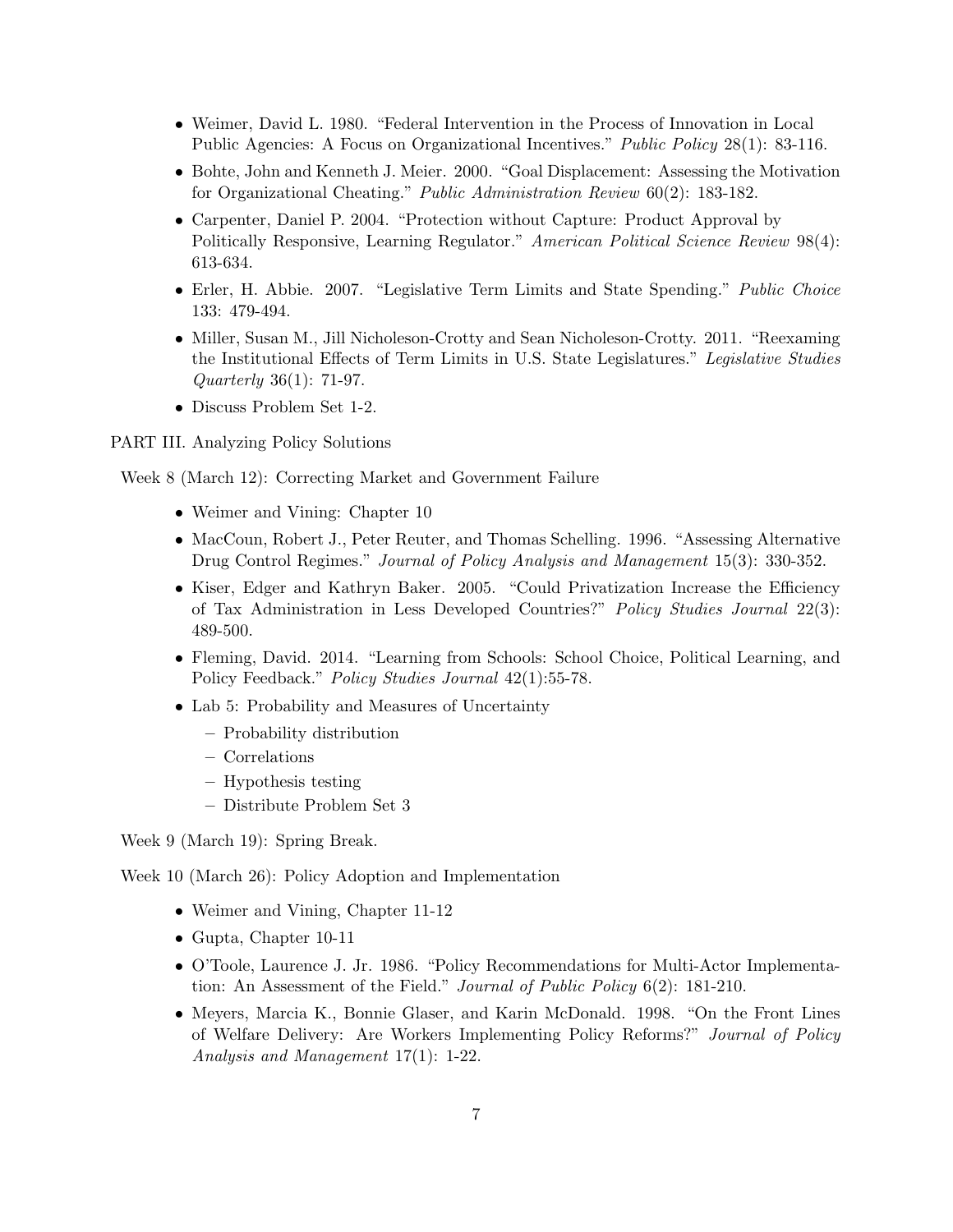- Gallo Nick and David Lewis. 2012. "The Consequences of Presidential Patronage for Federal Agency Performance." Journal of Public Administration Research and Theory 22(2): 219-243.
- Guest Speaker: Francisco Pedraza (Texas A&M University)
- PART V. Design and Develop Policy Analysis
- Week 11 (April 2): Cost-Benefit Analysis
	- Weimer and Vining, Chapter 13, 16.
	- Gupta, Chapter 14.
	- Lewis, David. 2002. "The Politics of Agency Termination: Confronting the Myth of Agency Immortality."Journal of Politics 64(1): 89-107.
	- Daley, Dorothy M. and David F. Layton. 2004. "Policy Implementation and the Environmental Protection Agency: What Factors Influence Remediation at Superfund Sites?" Policy Studies Journal 32(3):375-392.
	- Boardman, Anthony, Aidan Vining andW. G. Waters II. 2007. "Costs and Benefits through Bureaucratic Lenses: Example of a Highway Project." Journal of Policy Analysis & Management  $12(3)$ : 532-555.
	- Krutilla, Kerry and John D. Graham. 2012. "Are Green Vehicles Worth the Extra Cost? The Case of Diesel-Electric Hybrid Technology for Urban Delivery Vehicles." Journal of Policy Analysis & Management 31(3): 501-532.
	- Stewart, Mark G. and John Mueller. 2013. "Aviation Security, Risk Assessment, and Risk Aversion for Public Decisionmaking." Journal of Policy Analysis & Management 32(3):615-633.
	- Discuss Problem Set 3.

Week 12 (April 9): Evaluate Policy Impact (1)

- Gupta, Chapter 12.
- Lewis, David. 2006. "Does Performance Budgeting Work? An Examination of the Office of Management and Budget's PART Scores."Public Administration Review 66(5): 742-752.
- Srithongrung, Arwiphawee and Kenneth A. Kriz. 2014. "The Impact of Subnational Fiscal Policies on Economic Growth: A Dynamic Analysis Approach." Journal of Policy Analysis & Management 33(4): 912-928.
- Baccini, Leonardo, Quan Li, and Irina Mirkina. 2014. "Corporate Tax Cuts and Foreign Direct Investment." Journal of Policy Analysis & Management 33(4): 977-1006.
- Soledad Artiz Prillaman and Kenneth J. Meier. 2014. "Taxes, Incentives, and Economic Growth: Assessing the Impact of Pro-business Taxes on U.S. State Economies." Journal of Politics 76(2):364-379.
- Lab 6: Analyzing Policy Effects with Static and Dynamic Data
	- Cost-benefit ratio